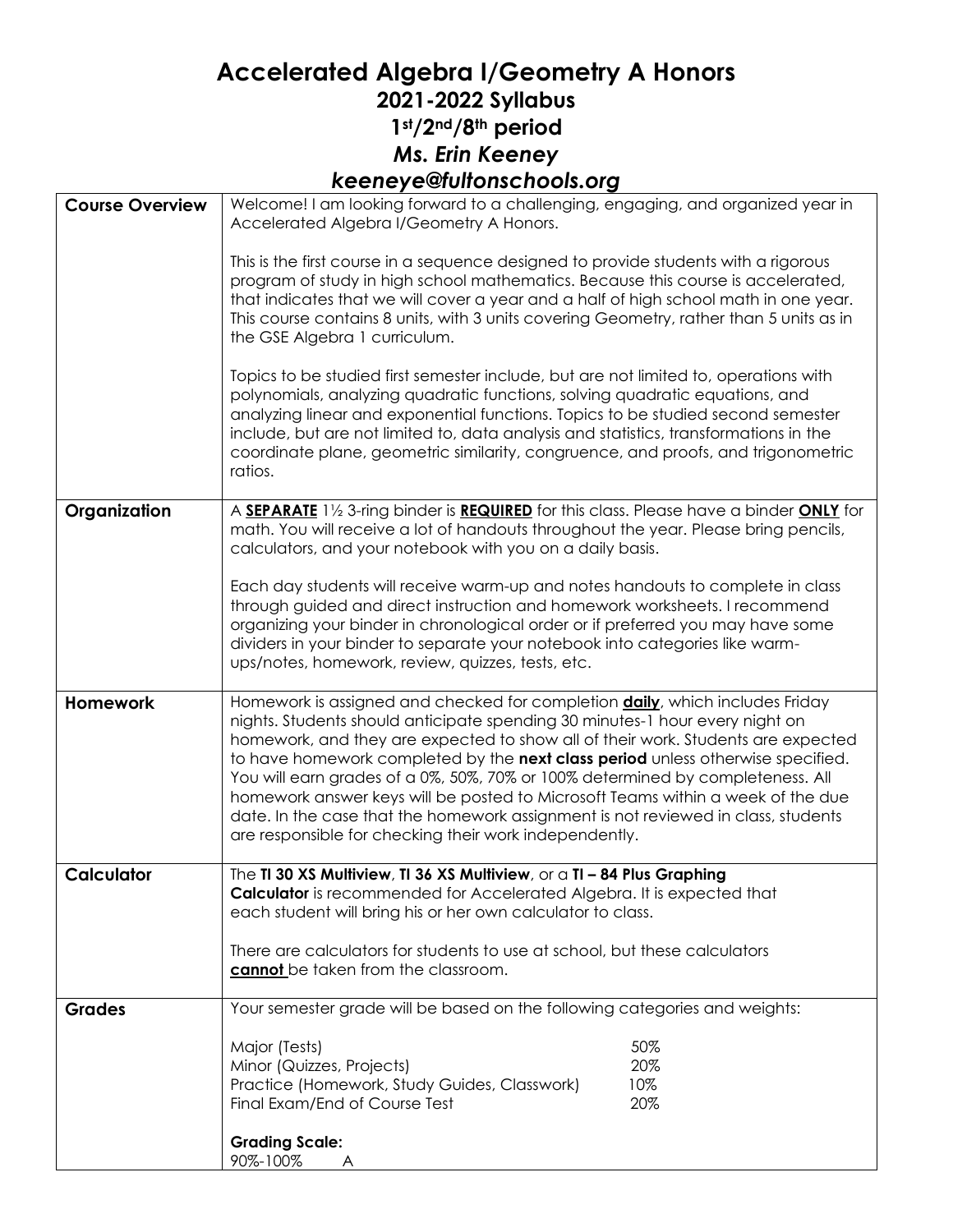|                            | 80%-89%<br>B<br>70%-79%<br>$\mathsf{C}$<br>Below 70%<br>F<br>*This grading is subject to change based on TRMS/county-wide policies and students<br>and parents will be notified if so.                                                                                                                                                                                                                                                                                                                                                                                                        |
|----------------------------|-----------------------------------------------------------------------------------------------------------------------------------------------------------------------------------------------------------------------------------------------------------------------------------------------------------------------------------------------------------------------------------------------------------------------------------------------------------------------------------------------------------------------------------------------------------------------------------------------|
| <b>Textbook</b>            | Textbook: Glencoe McGraw Hill Algebra 1<br>ISBN: 13 978-0-07-663923-6<br>Textbook: Glencoe McGraw Hill Geometry<br>ISBN: 13978-0-07-663929-8                                                                                                                                                                                                                                                                                                                                                                                                                                                  |
|                            | The textbook can be accessed through Classlink. Once logged in, select the<br>McGraw Hill icon, click on the cover of your textbook, then select eBook.                                                                                                                                                                                                                                                                                                                                                                                                                                       |
|                            | Physical copies of textbooks are available upon request. Students are <i>financially</i><br>responsible for all books issued by TRMS. Textbooks may not be left in classrooms and<br>teachers are not responsible for the whereabouts of your book. The copy which was<br>issued must be turned in at the end of the course. You will not receive credit for<br>turning in another student's book and may not turn in replacement books. The cost<br>of replacement will be assessed to any student that fails to turn in the book they<br>were issued or turns in a damaged book.            |
| <b>Make-up Work</b>        | It is the student's responsibility to contact the teacher to request make-up work. This<br>contact should be made on the day the student returns to school or by email on the<br>day of the absence. Make-up work must be completed within the time specified by<br>the teacher. All class notes and homework assignments will be posted on Microsoft<br>Teams.                                                                                                                                                                                                                               |
| <b>Extra Help</b>          | I strongly urge you to ask for help the moment you experience difficulties. Math<br>builds upon itself - if you do not understand something today, you will not<br>understand tomorrow's lesson without help. I am available for extra help during<br>homeroom time on most Mondays, Tuesdays, and Fridays. Students will need to ask<br>for a pass beforehand to come during one of these days/times. Do not wait until the<br>last minute before a test! The best way you can help me help you is by identifying<br>what you do not understand and asking regular and thoughtful questions. |
| <b>Tardies</b>             | Instruction occurs from bell to bell. Students are expected to be on time every day.<br>School policies regarding tardiness and unexcused absences will be strictly followed.                                                                                                                                                                                                                                                                                                                                                                                                                 |
| <b>Provision for</b>       | Provision for Improving Grades - School Board Policy IHA                                                                                                                                                                                                                                                                                                                                                                                                                                                                                                                                      |
| Improving<br><b>Grades</b> | All students will have one (1) opportunity each nine weeks to redo/retake one (1)                                                                                                                                                                                                                                                                                                                                                                                                                                                                                                             |
| (Recovery Policy)          | major assignment/assessment.<br>Eligibility for a redo/retake is for students who receive a 79 or below on a<br>$\bullet$<br>specific major assignment/assessment.                                                                                                                                                                                                                                                                                                                                                                                                                            |
|                            | Students are eligible to earn a replacement grade on a redo/retake no higher<br>than 79.                                                                                                                                                                                                                                                                                                                                                                                                                                                                                                      |
|                            | Student redo/retakes must be completed before the next major<br>assignment/assessment is given or five school days before the end of a marking<br>period if there is not another major assignment/assessment given (exceptions<br>can be made for students who have excused absences during this five-day<br>window).                                                                                                                                                                                                                                                                         |
| <b>Class</b>               | Students will respect not only the teacher but also themselves, their peers, and<br>$\bullet$                                                                                                                                                                                                                                                                                                                                                                                                                                                                                                 |
| <b>Expectations</b>        | school property.<br>Students will be in assigned seat when the bell rings with materials out ready to<br>$\bullet$<br>begin class.<br>Cell phones will be put away and off at all times.<br>$\bullet$<br>No food or drink other than water in the classroom.                                                                                                                                                                                                                                                                                                                                  |